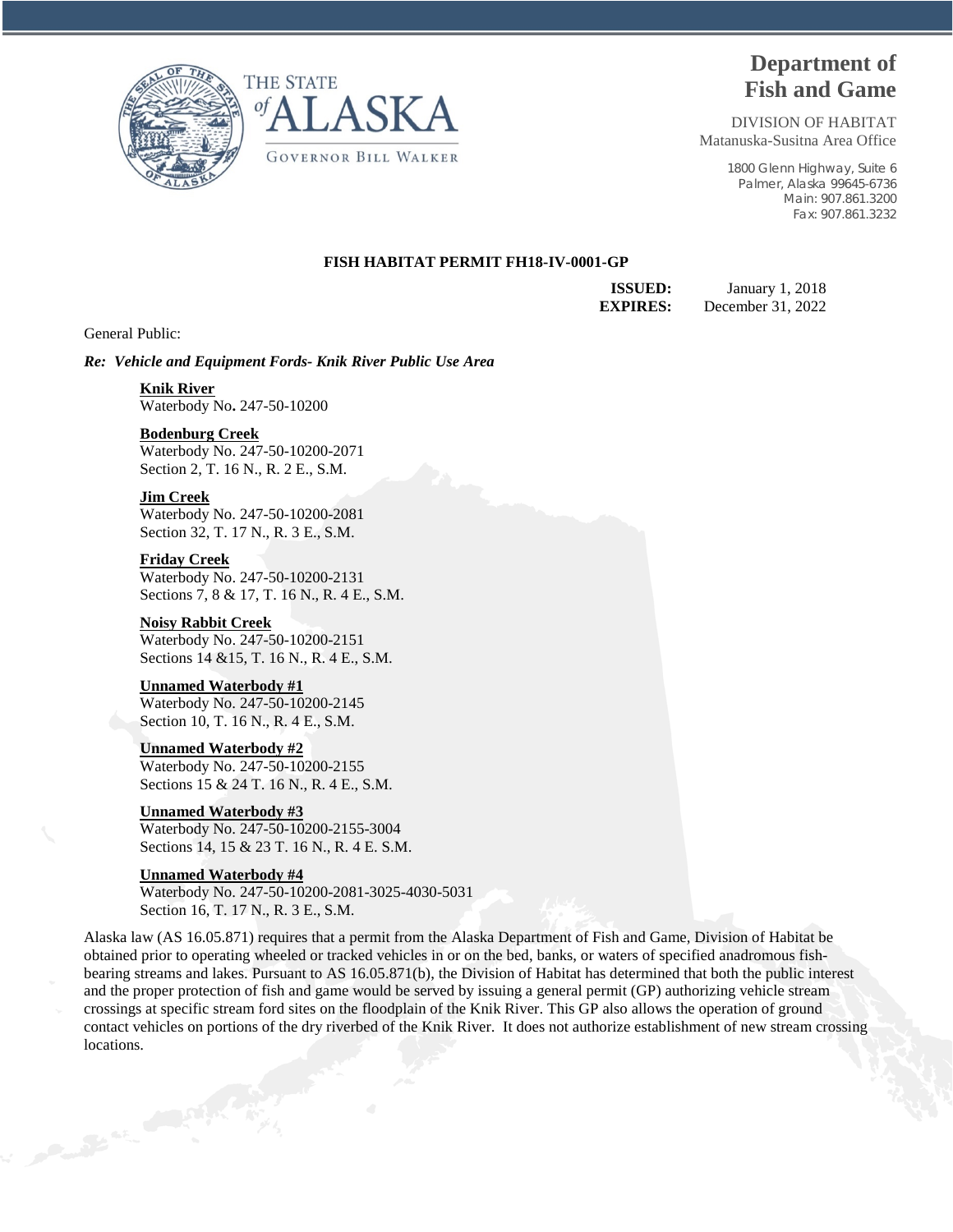# **AUTHORIZED STREAM CROSSING LOCATIONS**

**Knik River: Unless otherwise posted or noted herein**, ground contact vehicles may cross all side channels and sloughs below the OHW mark of the Knik River from the face of the Knik Glacier downstream to the westernmost boundary of the Knik River Public Use Area (See attached map).

**Bodenburg Creek:** Ground contact vehicles may cross the flowing waters of Bodenburg Creek only in the section of the creek extending upstream from its confluence with the Knik River to 100-feet downstream from where the flowing waters emerge from the shoreline vegetation. No other stream crossings of Bodenburg Creek are authorized.

**Jim Creek:** Ground contact vehicles may cross the flowing waters of Jim Creek only downstream from where the creek emerges from the shoreline vegetation near the OHW mark of the Knik River. No other stream crossings of Jim Creek are authorized.

**Friday Creek:** Ground contact vehicles may cross the flowing waters of Friday Creek only within the boundaries of Sections 7, 8 & 17, T. 16 N., R. 4 E., S.M., as part of the RS2477 RST 17 trail.

**Noisy Rabbit Creek:** Ground contact vehicles may cross the flowing waters of Noisy Rabbit Creek only within the boundaries of Sections 14 &15, T. 16 N., R. 4 E., S.M, as part of the RS2477 RST 17 trail.

**Unnamed Waterbody #1:** Ground contact vehicles may cross the flowing waters of this unnamed waterbody only within the boundaries of Section 10, T. 16 N., R. 4 E., S.M, as part of the RS2477 RST 17 trail.

**Unnamed Waterbody #2:** Ground contact vehicles may cross the flowing waters of this unnamed waterbody only within the boundaries of Sections 15 & 24, T. 16 N., R. 4 E., S.M., as part of the RS2477 RST 17 trail.

**Unnamed Waterbody #3:** Ground contact vehicles may cross the flowing waters of this unnamed waterbody only within the boundaries of Sections 14, 15 & 23, T. 16 N., R. 4 E. S.M., as part of the RS2477 RST 17 trail.

**Unnamed Waterbody #4:** Ground contact vehicles may cross the flowing waters of this unnamed stream at the hardened crossing on the Rippy Trail within the boundaries of Section 16, T. 17 N., R. 3 E., S.M.

This GP authorizes stream crossings and the operation of ground contact vehicles on portions of the dry riverbed of the Knik River with a dry vehicle weight of up to 10,000 pounds. For purposes of this permit, the dry weight of a vehicle is the weight of the vehicle without passengers and cargo, as specified by the manufacturer. The off-road use of any vehicle in excess of 10,000 lbs dry weight is not authorized under this General Permit. Ground contact vehicles with a dry weight of more than 10,000 pounds are required to obtain an individual Fish Habitat Permit before crossing any anadromous fish bearing waterway. Per the Knik River Public Use Area Management Plan, the crossing of unnamed waterbody #4 on the Rippy Trail is designated for vehicles with a curb weight of 1,500 pounds of less.

The Knik River, Jim Creek, Bodenburg Creek, Friday Creek, and unnamed waterbodies are specified as important for spawning, rearing, or migration of anadromous fish pursuant to AS 16.05.871(a). They support sockeye, coho, and chum salmon, and a variety of resident fish species.

In accordance with AS 16.05.871(d), the movement of wheeled or tracked vehicles on the bed and banks of the Knik River and equipment crossings of the above referenced anadromous streams is hereby authorized subject to the provisions contained herein and the following stipulations:

- 1. **This permit must be in your possession during stream crossings.**
- 2. **Stream crossings shall be made as directly as possible**. This is usually perpendicular to the flow of the water. However, the Division of Habitat is aware that the safest route across a stream may not be perpendicular to the flow. Because of this, non-perpendicular crossings may be necessary for safety and are allowed when appropriate.
- 3. **Vehicle operations within streams shall be limited to that necessary to safely cross the water body.** Driving a vehicle up and downstream for any other purpose, including general recreation, is strictly prohibited.
- 4. **Vehicles may not linger or delay while crossing streams.** Washing mud from vehicles while the vehicle is in the flowing waters of a stream is prohibited.
- 5. **Ground contact vehicles shall not be parked below the ordinary high water line of any anadromous streams, except** vehicles may be temporarily parked on the dry, exposed bed of the Knik River provided they are under the direct supervision of the owner of the vehicle or an authorized agent.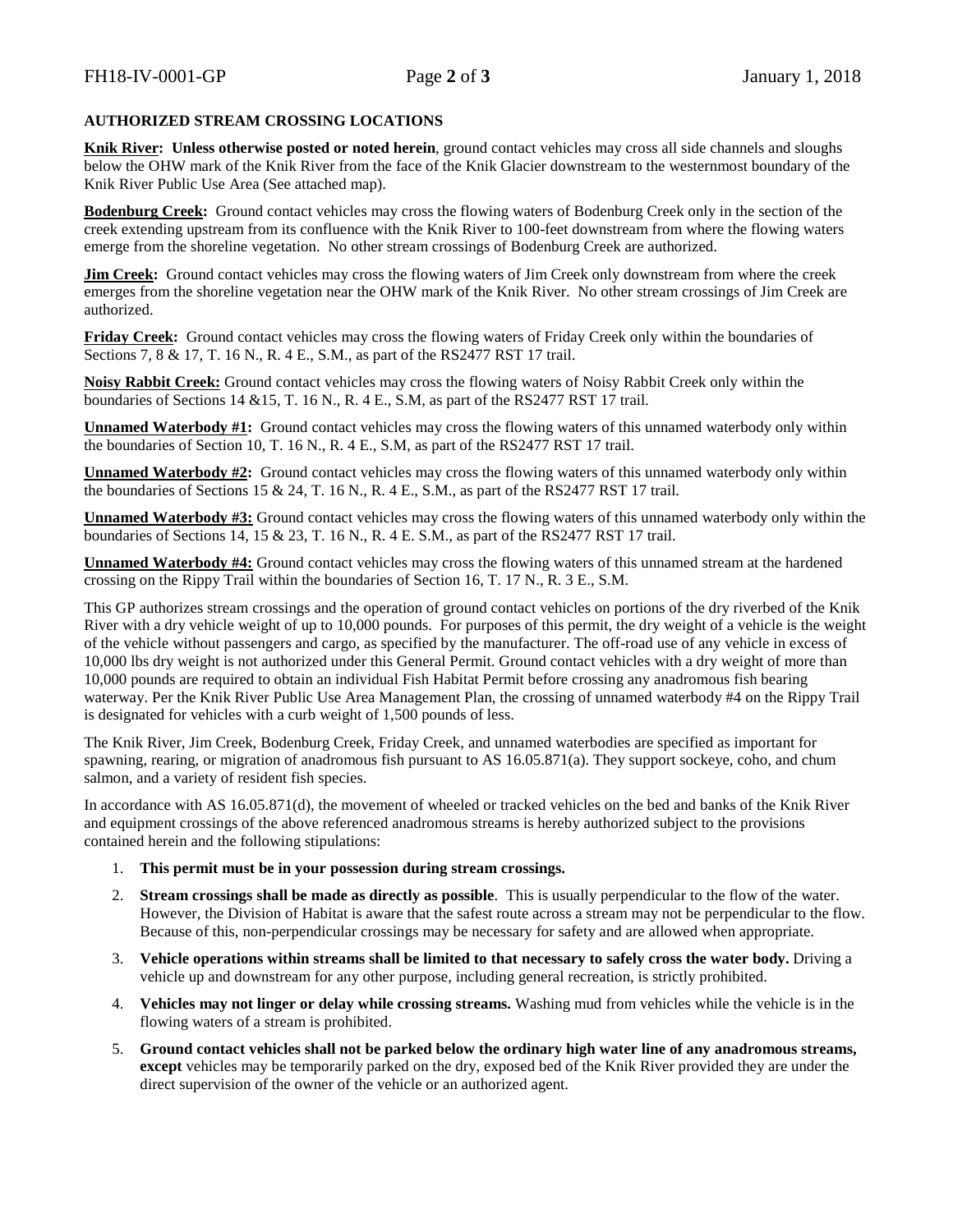6. **The bed or banks of these specified water bodies shall not be altered or disturbed in any way to facilitate stream crossings.** Existing fords shall not be modified, expanded, repaired, or otherwise changed without the prior written approval of the Division of Habitat.

# **Please be reminded that harassing fish while crossing any stream is prohibited by state law (5 AAC 75.060).**

**This permit does not apply to commercial operators.** Commercial operators who need to conduct equipment or vehicle crossings of anadromous streams or need to operate equipment or vehicles on the dry riverbed of the Knik River must obtain an individual Fish Habitat Permit prior to commencement of operations. Please contact the Palmer Division of Habitat for permit application materials and/or additional information (907-861-3200).

You are responsible for the actions of contractors, agents, or other persons who perform work to accomplish the approved project. For any activity that significantly deviates from the approved plan, you shall notify the Division of Habitat and obtain written approval in the form of a permit amendment before beginning the activity. Any action that increases the project's overall scope or that negates, alters, or minimizes the intent or effectiveness of any stipulation contained in this permit will be deemed a significant deviation from the approved plan. The final determination as to the significance of any deviation and the need for a permit amendment is the responsibility of the Division of Habitat. Therefore, it is recommended you consult the Division of Habitat immediately when a deviation from the approved plan is being considered.

For the purpose of inspecting or monitoring compliance with any condition of this permit, you shall give an authorized representative of the state free and unobstructed access, at safe and reasonable times, to the permit site. You shall furnish whatever assistance and information as the authorized representative reasonably requires for monitoring and inspection purposes.

This letter constitutes a permit issued under the authority of AS 16.05.871. Please be advised that this determination applies only to activities regulated by the Division of Habitat; other agencies also may have jurisdiction under their respective authorities. This determination does not relieve you of your responsibility to secure other permits; state, federal, or local. You are still required to comply with all other applicable laws.

In addition to the penalties provided by law, this permit may be terminated or revoked for failure to comply with its provisions or failure to comply with applicable statutes and regulations. The department reserves the right to require mitigation measures to correct disruption to fish and game created by the project and which was a direct result of the failure to comply with this permit or any applicable law.

You shall indemnify, save harmless, and defend the department, its agents, and its employees from any and all claims, actions, or liabilities for injuries or damages sustained by any person or property arising directly or indirectly from permitted activities or your performance under this permit. However, this provision has no effect if, and only if, the sole proximate cause of the injury is the department's negligence.

This permit decision may be appealed in accordance with the provisions of AS 44.62.330-630.

If you have any questions, please call the Palmer Division of Habitat at (907) 861-3200.

Sincerely,

Sam Cotton, Commissioner

on Benker

By: Ron Benkert, Regional Manager Division of Habitat (907) 861-3200

-seew

Enclosure: Knik Public Use Area Map

| $cc$ : | D. Dahl, AWT    | S. Ivey, SF   |
|--------|-----------------|---------------|
|        | Pagemaster, COE | C. Larson, DN |
|        | T. Peltier, WC  | T. Long, SF   |

MLW T. Jensen, DNR M. Burch, WC

A. Ott, Habitat D. Massie, AWT